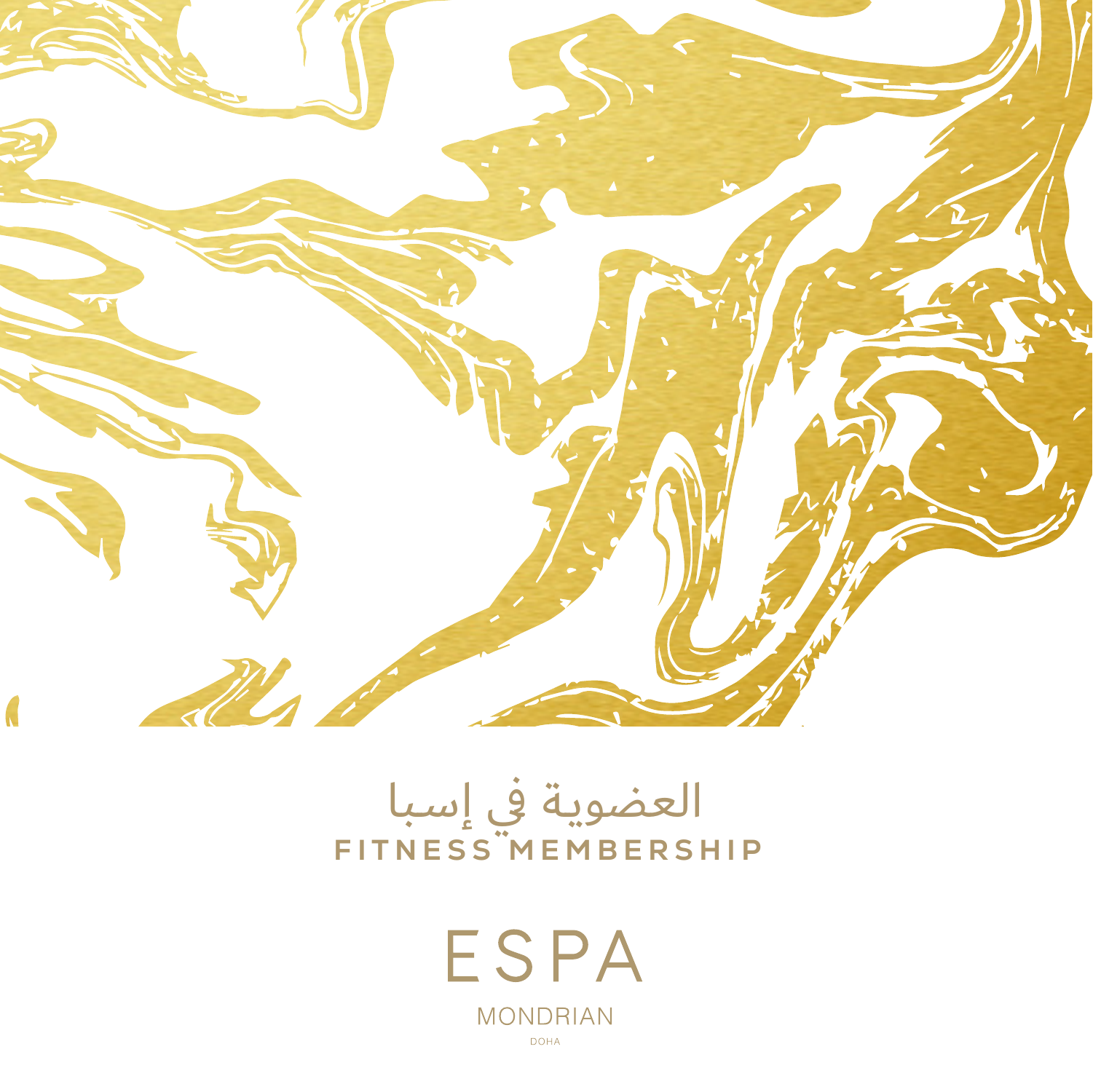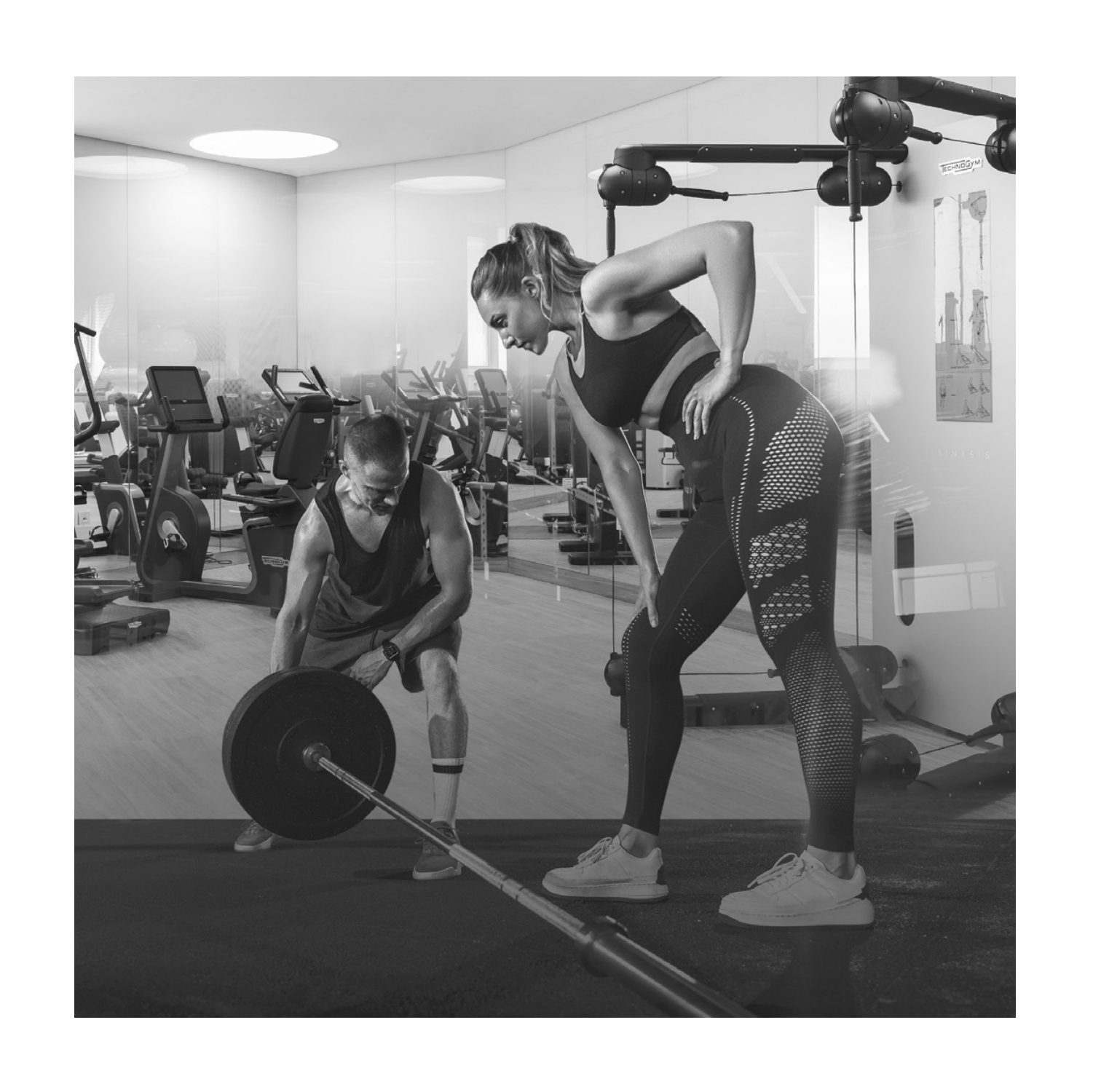### **SHORT AND SWEET!**

Do you travel a lot or you're not ready commit just yet? These short term, straight to the point memberships are made just for you.

#### **1 MONTH MEMBERSHIP**

| Single | 1,500QAR  |
|--------|-----------|
| Couple | 2,500 QAR |

### **3 MONTH MEMBERSHIP**

| Single | 4,500 QAR |
|--------|-----------|
| Couple | 7,500 QAR |

### **INCLUSIONS**

- Full use of the pool every day from 8am 9pm
- Full use of the gym from 7am -9am (Ladies only timings 10am 12noon advanced booking required )
- 50% off pop up fitness sessions
- Full use of the spa thermal facilities
- 15% Discount on all spa services
- Access to our steam and sauna rituals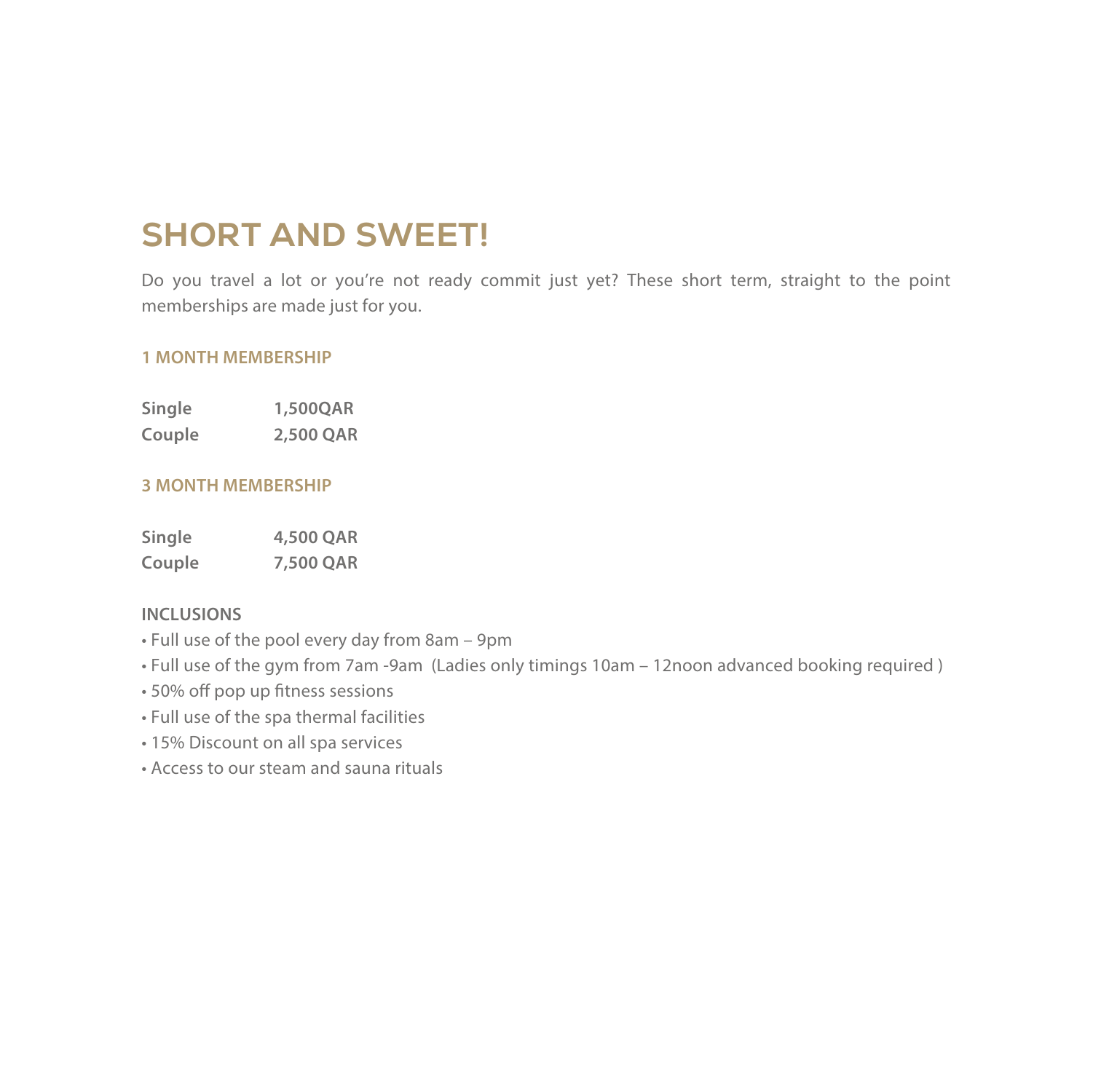### **عضوية ممتعة لفترة قصيرة!**

هـل تسـافرون كثيـرا ولسـتم على اسـتعداد بعـد للالتـزام؟ عـروض العضويـة قصيـرة المدة المصمّمـة بدقـة وفـق الحاجـة ستناسـبكم حتمـا.

### عضويـة لشـهر واحـد

| 1500 ر ق | للفرد   |
|----------|---------|
| 2500 ر ق | للثنائي |

### عضويـة لثلاثـة أشـهر

| 4500 ر ق | للفرد   |
|----------|---------|
| 7500 ر ق | للثنائي |

### تتضمـن

• إسـتخدام كافـة تسـهيلات بركـة السـباحة كل يـوم مـن 8.00 صباحـا حتـى 9.00 مسـاء • إسـتخدام كافـة تسـهيلات صالـة الألعـاب الرياضيـة مـن 7.00 صباحـا حتـى 9.00 مسـاء (الوقـت المخصـص للسـيدات فقـط هـو مـن 10.00 صباحـا حتـى 12.00 ظهـرا مـع ضـرورة الحجـز المسـبق) • حسـم بنسـبة 50% علـى حصـص اللياقـة البدنيـة القصيـرة المـدة • إسـتخدام كافـة المرافـق الحراريـة فـي المنتجـع الصحـي • حسـم بنسـبة 15% علـى علاجـات المنتجـع الصحـي • المشـاركة بطقـوس غـرف البخـار والسـونا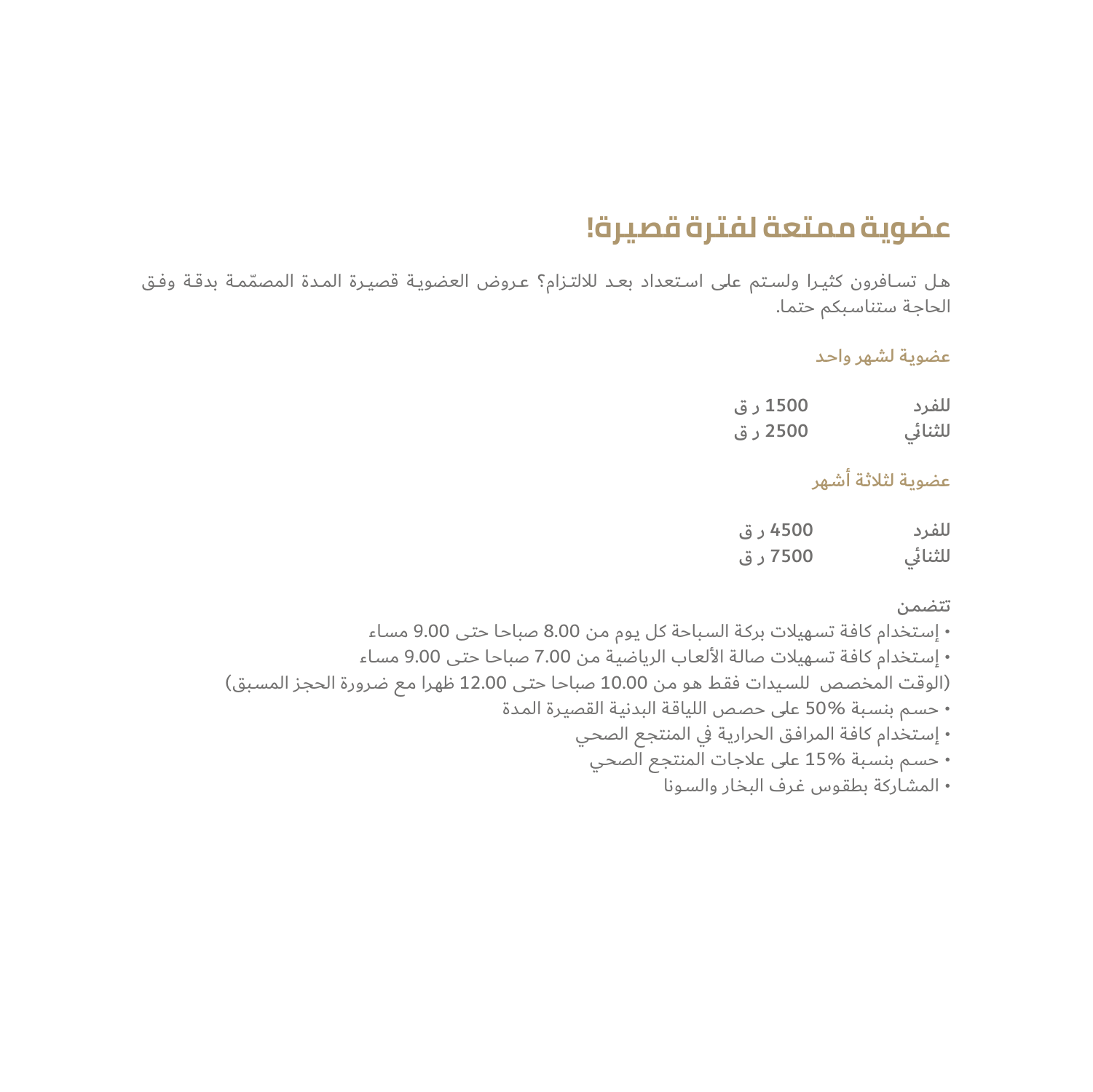# **HOME AWAY FROM HOME**

As part of the Espa Mondrian family we want to make you to feel like we are your second home, a place where you can come to be yourself and elevate your state of wellbeing on a daily basis.

Wellness is not only about exercise and eating healthy, we also need to feed our soul and feel happy and content, as part of this membership we encourage you do the things that make you happy and help you do this with our Super Sundays, where we offer you a chance to have a cheat night at any Mondrian restaurant with 30% off your bill! We will also hold members only special events and occasions such as brunch, cocktail evenings, wellness evenings and much more!

# **شعور بالأجواء المنزلية**

 لأنكــم تنتمــون الــى عائلــة إســبا موندريــان، نريدكــم أن تشــعروا بأننــا منزلكــم الثانــي، حيــث يمكنكــم التصــرف براحتكــم وتعزيـز شـعوركم بالرفاهيـة بشـكل يومـي.

الشــعور بالصحــة والعافيــة لا ينبــع فقــط مــن ممارســة التماريــن الرياضيــة وتنــاول الأطعمــة الصحيــة، إذ لا بــد أيضــا مــن تغذيـة الـروح وتحقيـق شـعور الرضـا والسـعادة الداخليـة. لـذا نشـجّعكم مـن خـلال هـذه العضويـة، على القيـام بمـا يسـاهم في تعزيـز السـعادة مـن خـلال نشـاطات الأحـد الخاصـة "سـوبر صاندايـز" حيـث نقـدّم لكـم فرصـة الاسـتمتاع بأمسـية "الطعـام الحـر" في أي مـن مطاعـم موندريـان مـع حسـم بنسـبة 30% على فاتورتكـم! كمـا سـننظم فعاليـات خاصة بالأعضاء كالبرانش وأمسـات الكوكتيل وأمسـات الصحة والعافية والكثير غيرها!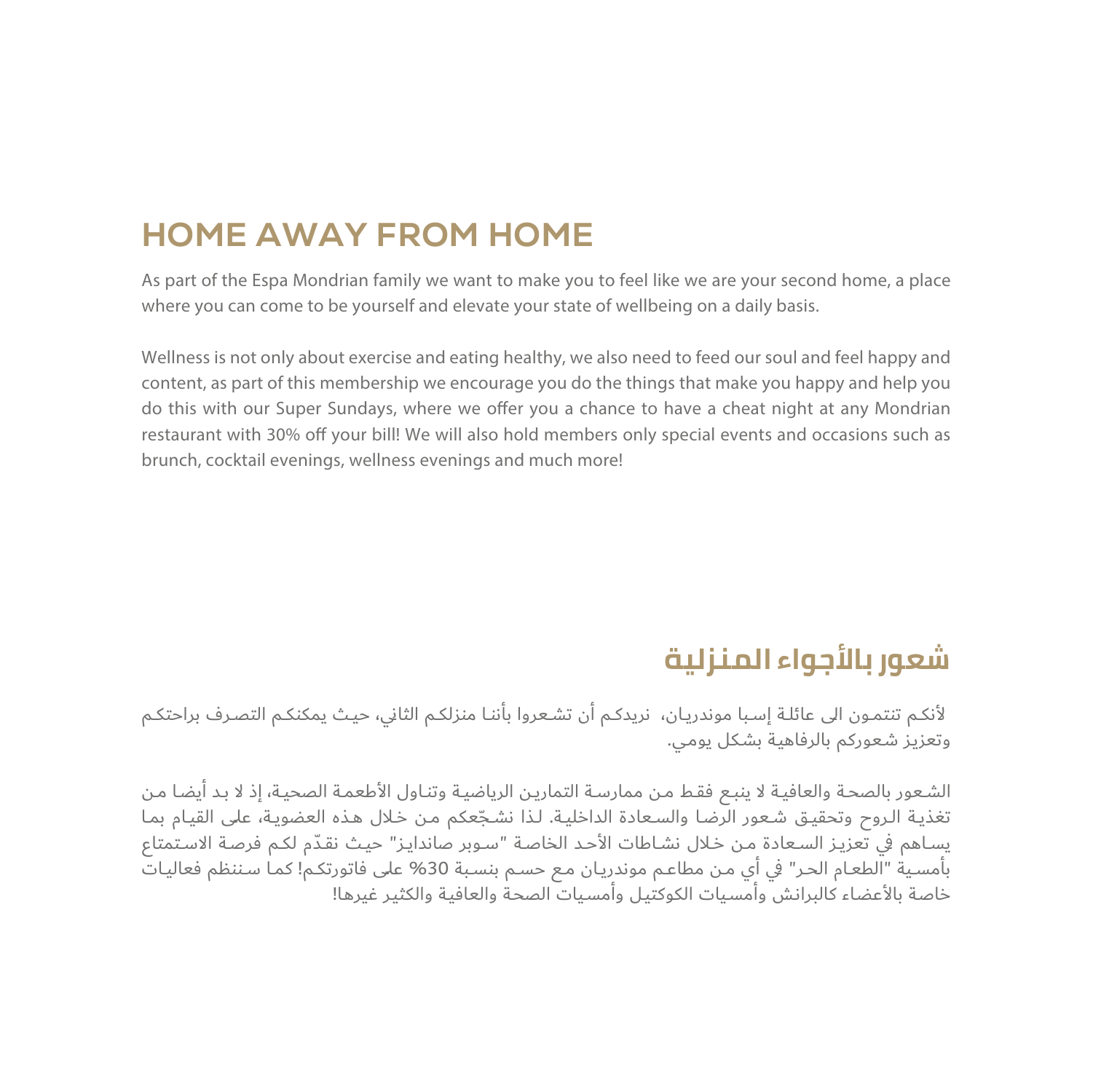#### **6 MONTH MEMBERSHIP**

**Single 6,500 QAR Couple 12,500 QAR**

### **COMPLIMENTARY**

- Full use of the pool every day from 8am 9pm
- Full use of the gym 24 hours (Ladies only timings 10am 12noon advanced booking required )
- Free access to pop up fitness sessions
- Full use of the spa thermal facilities daily from 9am 10pm
- 2 complimentary personal Training sessions
- 1 complimentary 1 hour spa treatments (one per quarter)
- One 1 night stay at Mondrian Doha for two including breakfast
- 3 complimentary guest passes for pool, gym and thermal facilities
- Quarterly members events
- Access to our steam and sauna rituals

### **DISCOUNTS**

- Super Sundays! Cheat day specials with 30% off at any Mondrian restaurants
- 15% Discount on all spa services
- 10% discount on Espa products
- Ongoing 15% discount in Mondrian restaurants
- 15% off on all room reservations at Mondrian Doha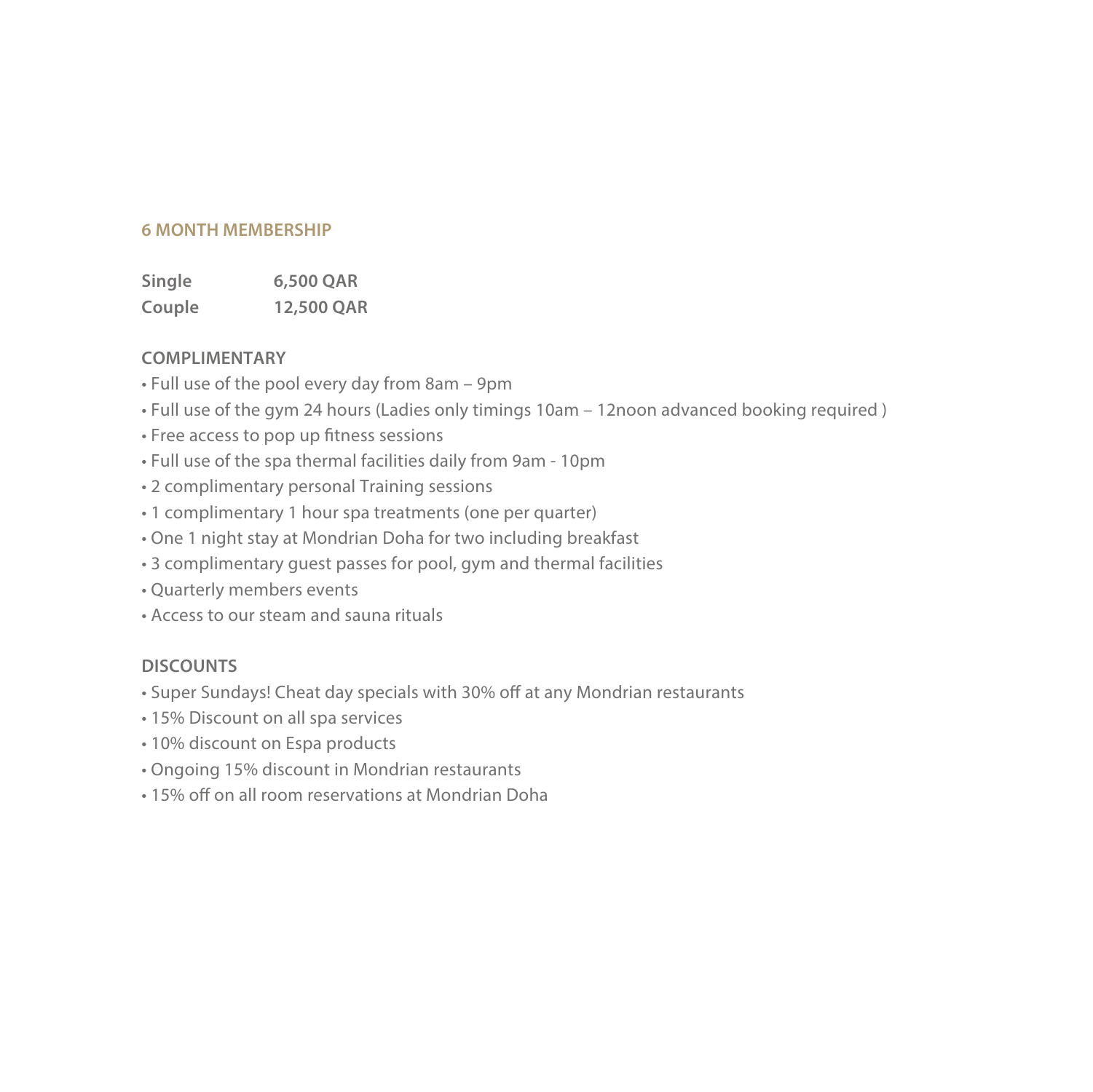### العضويـة لسـتة أشـهر

| 6500 ر ق  | للفرد   |
|-----------|---------|
| 12500 ر ق | للثنائي |

تتضمـن المزايـا المجانيـة التاليـة: • إسـتخدام كافـة تسـهيلات بركـة السـباحة كل يـوم مـن 8.00 صباحـا حتـى 9.00 مسـاء • إسـتخدام كافـة تسـهيلات صالـة الألعـاب الرياضيـة علـى مـدار السـاعة. (الوقـت المخصـص للسـيدات فقـط هـو مـن 10.00 صباحـا حتـى 12.00 ظهـرا مـع ضـرورة الحجـز المسـبق) • المشـاركة مجانـا فـي حصـص اللياقـة البدنيـة القصيـرة المـدة • إسـتخدام كافـة المرافـق الحراريـة فـي المنتجـع الصحـي يوميـا مـن 9.00 صباحـا حتـى 10.00 مسـاء. • حصتـان مجانيتـان مـع مـدرب شـخصي علـى التماريـن الرياضيـة • جلسـة مجانيـة مـن علاجـات المنتجـع الصحـي لسـاعة واحـدة لـكل جلسـة (مـرة واحـدة فـي الفصـل) • إقامـة لليلـة واحـدة فـي موندريـان الدوحـة لشـخصين مـع وجبـة الفطـور

- ثـلاث دعـوات مجانيـة لضيـوف مـن اختياركـم الـى مرافـق بركـة السـباحة وصالـة الألعـاب الرياضيـة والمرافـق الحراريـة • نشـاطات فصليـة للأعضـاء
	- المشـاركة بطقـوس غـرف البخـار والسـونا

الحسـومات

- المشـاركة بنشـاطات "سـوبر صاندايـز" أو اليـوم الحـر للطعـام مـع حسـم بنسـبة 30% فـي أي مـن مطاعـم موندريـان
	- حسـم بنسـبة 15% علـى كل خدمـات المنتجـع الصحـي
		- حسـم بنسـبة 10% علـى منتجـات إسـبا
		- حسـم دائـم بنسـبة 15% فـي مطاعـم موندريـان
	- حسـم بنسـبة 15% لـكل حجـوزات الغـرف فـي موندريـان الدوحـة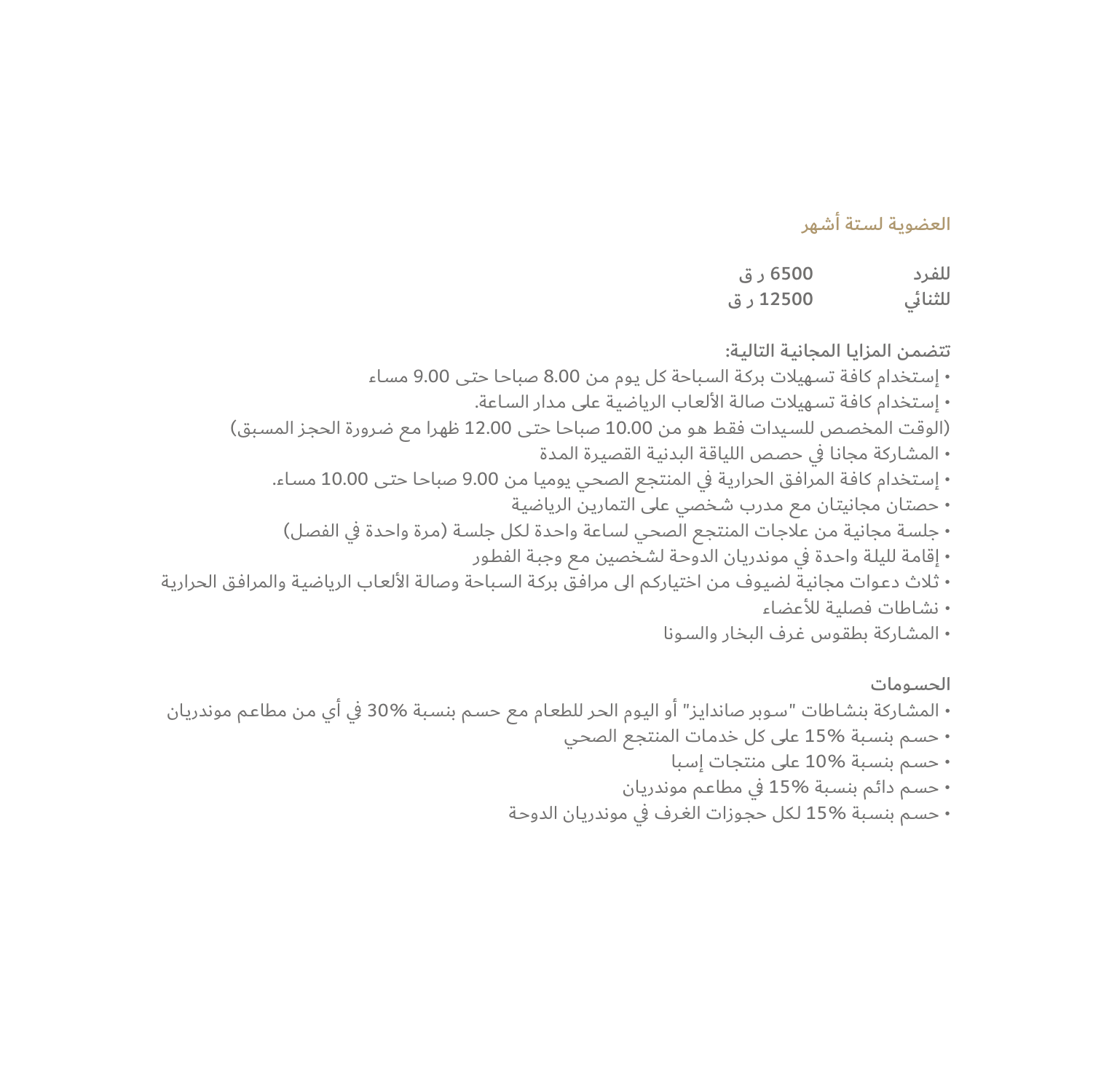#### **12 MONTH MEMBERSHIP**

**Single 12,000 QAR Couple 18,000 QAR**

#### **COMPLIMENTARY**

- Full use of the pool every day from 8am 9pm
- Full use of the gym 24 hours (Ladies only timings 10am 12noon advanced booking required )
- Free access to pop up fitness sessions
- Full use of the spa thermal facilities daily from 9am 10pm
- 4 complimentary personal Training sessions
- 2 complimentary 1 hour spa treatments (one per quarter)
- One 1 night stay at Mondrian Doha
- Free Black Orchid Night Club Membership
- 6 complimentary guest passes for pool, gym and thermal facilities
- Quarterly members events
- Access to our steam and sauna rituals

### **DISCOUNTS**

- Super Sundays! Cheat day specials with 30% off at any Mondrian restaurants
- 20% Discount on all spa services
- 15% discount on Espa products
- Ongoing 20% discount in Mondrian restaurants
- 20% off on all room reservations at Mondrian Doha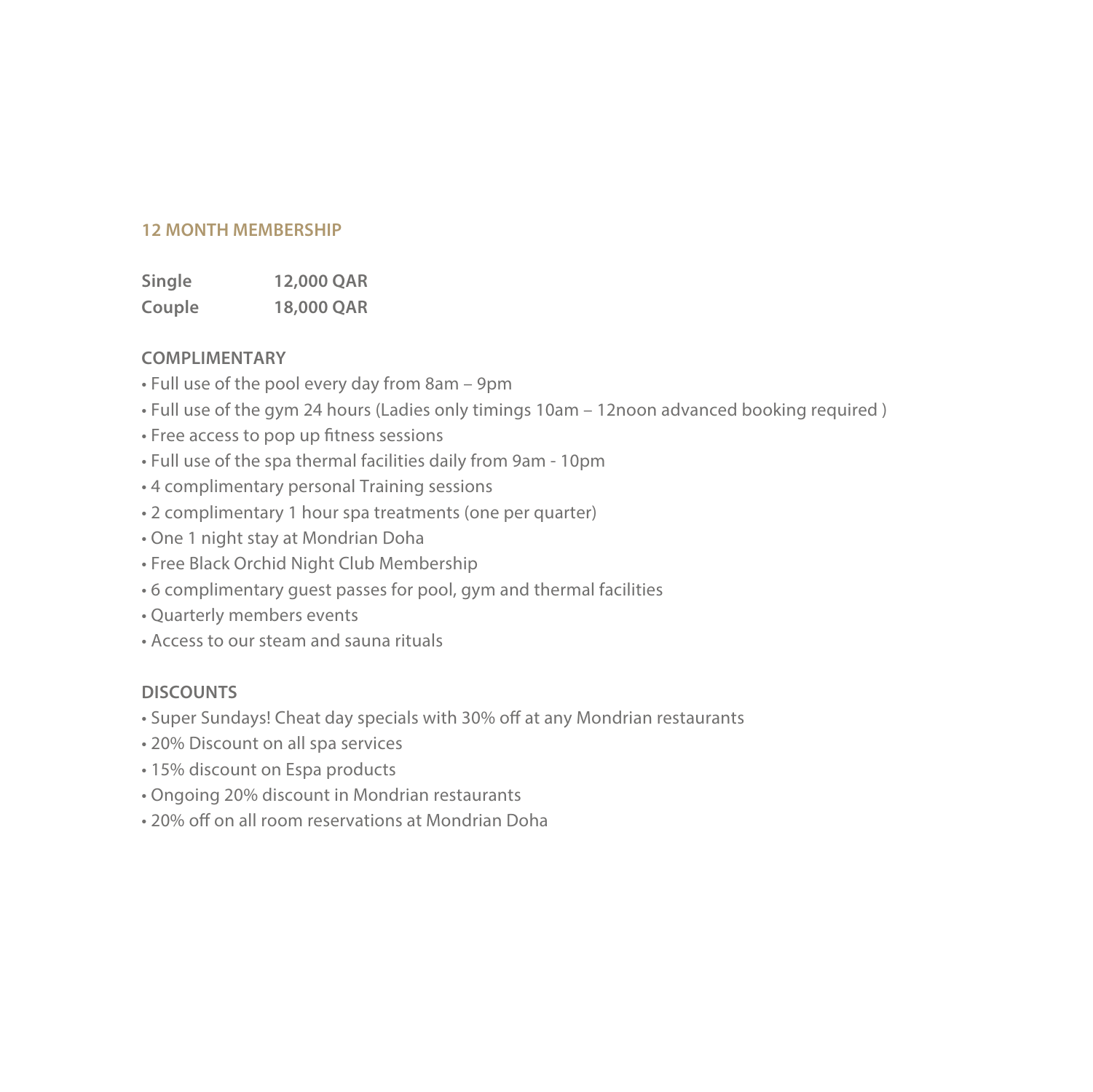### العضويـة لمـدة 12 شـهرا

| 12000 ر ق | للفرد   |
|-----------|---------|
| 18000 ر ق | للثنائي |

تتضمـن المزايـا المجانيـة التاليـة: • إسـتخدام كافـة تسـهيلات بركـة السـباحة كل يـوم مـن 8.00 صباحـا حتـى 9.00 مسـاء • إسـتخدام كافـة تسـهيلات صالـة الألعـاب الرياضيـة علـى مـدار السـاعة. (الوقـت المخصـص للسـيدات فقـط هـو مـن 10.00 صباحـا حتـى 12.00 ظهـرا مـع ضـرورة الحجـز المسـبق) • المشـاركة مجانـا فـي حصـص اللياقـة البدنيـة القصيـرة المـدة • إسـتخدام كافـة المرافـق الحراريـة فـي المنتجـع الصحـي يوميـا مـن 9.00 صباحـا حتـى 10.00 مسـاء. • أربـع حصـص مجانيـة مـع مـدرب شـخصي علـى التماريـن الرياضيـة • جلسـتان مجانيتـان مـن علاجـات المنتجـع الصحـي لسـاعة واحـدة لـكل جلسـة (مـرة واحـدة فـي الفصـل) • إقامـة لليلـة واحـدة فـي موندريـان الدوحـة • عضويـة مجانيـة فـي النـادي الليلـي بـلاك أوركيـد • سـت دعـوات مجانيـة لضيـوف مـن اختياركـم الـى مرافـق بركـة السـباحة وصالـة الألعـاب الرياضيـة والمرافـق الحراريـة • نشـاطات فصليـة للأعضـاء • المشـاركة بطقـوس غـرف البخـار والسـونا

الحسـومات • المشـاركة بنشـاطات "سـوبر صاندايـز" أو اليـوم الحـر للطعـام مـع حسـم بنسـبة 30% فـي أي مـن مطاعـم موندريـان • حسـم بنسـبة 20% علـى كل خدمـات المنتجـع الصحـي • حسـم بنسـبة 15% علـى منتجـات إسـبا • حسـم دائـم بنسـبة 20% فـي مطاعـم موندريـان • حسـم بنسـبة 20% لـكل حجـوزات الغـرف فـي موندريـان الدوحـة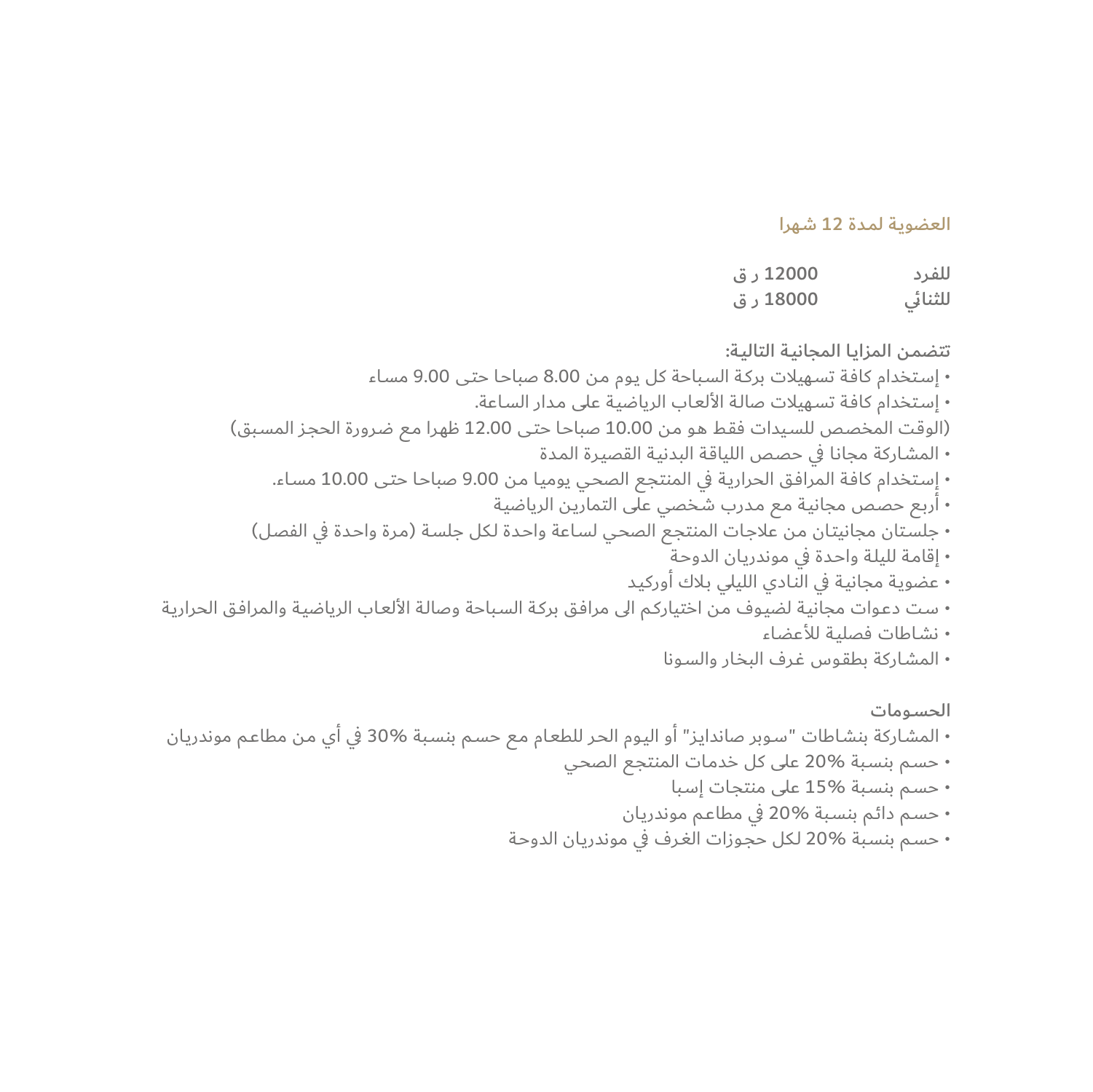Children up to 6 years can come with a member complimentary. For children 16-6 years they can be added to the memberships at the below rates per child. Children will only be allowed to use the pool, for under 16 years of age gym and thermal facilities are prohibited. Children 16 years and above will be at the standard mentioned rate.

| <b>1 MONTH</b>   | <b>500 OAR</b>  |
|------------------|-----------------|
| <b>3 MONTHS</b>  | <b>1250 OAR</b> |
| <b>6 MONTHS</b>  | <b>2250 OAR</b> |
| <b>12 MONTHS</b> | <b>4250 OAR</b> |

تتـاح للأطفـال البالغيـن مـن العمـر 6 سـنوات كحـد اقصـى مرافقـة أي عضـو مجانـا. امـا الأطفـال مـن 6 إلـى 16 عامـا، فيمكـن إضافتهـم إلـى عـروض العضويـة وفـق التسـعيرة أدنـاه لـكل طفـل. يسـمح للأطفـال باسـتخدام بركـة السـباحة فقـط، حيـث يمنـع دخـول الأطفـال دون 16 مـن عمرهـم صالـة الألعـاب الرياضيـة والمرافـق الحراريـة. عضويـة الأشـخاص البالغيـن مـن العمـر 16 ومـا فـوق تحتسـب وفـق التسـعيرة العاديـة.

| 1 شهر   | 500 رق   |
|---------|----------|
| 3 أشهر  | 1250 ر ق |
| 6 أشهر  | 2250 ر ق |
| 12 شهرا | 4250 ر ق |